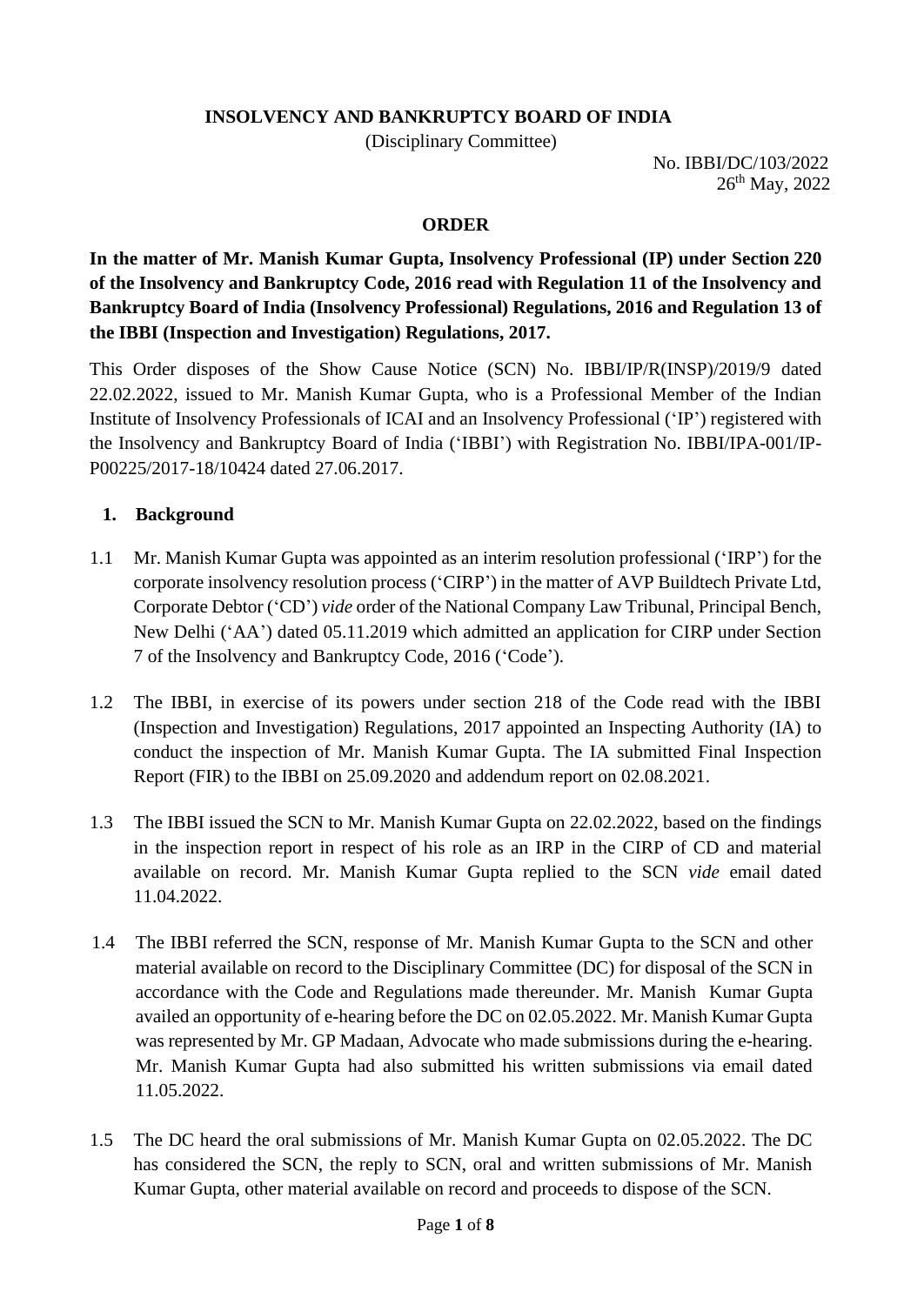### **2. Alleged Contraventions and Submissions**

2.1 The contraventions alleged in the SCN and Mr. Manish Kumar Gupta's written and oral submissions thereof are summarized as follows.

# **3. Contravention I**

3.1 NCLAT *vide* its order dated 13.03.2020 in CA (AT) (Ins.) No. 1244 of 2019 and 1249 of 2019 directed the following:

*"We direct the Interim Resolution Professional'/'Resolution Professional' to call a meeting of the 'Committee of Creditors' including the allottees to take a call on the question whether the matter can be resolved in the manner as settled in the aforesaid two (2) appeals or by way of any other 'Terms of Settlement'. If such decision is taken by more than 50% of the allottees and/or 66% of the 'Committee of Creditors', the 'Terms of Settlement' be placed before this Appellate Tribunal. We make it clear that in the meeting of the 'Committee of Creditors', 'Promoter' should be present to know the result of the voting share but will not take part in the voting. However, it will be open to the Promoter to give a suggestion as to what amount he infused or he intends to infuse as a 'Financial Creditor' and not as a 'Promoter'…"*

3.2 Instead of honoring the NCLAT order dated 13.03.2020, Mr. Manish Kumar Gupta held meeting with allottees/homebuyers only. This issue was raised by allottees in  $2<sup>nd</sup>$  meeting allottees/homebuyers dated 31.08.2020 whereby the following was recorded:

*"iii) Some allottees raised that meeting to be done with Committee of creditor (COC) and not the allottee- to this IRP replied that his lawyer has different view on the same as Hon'ble NCLAT order has both the words in its order.*

*iv) One allottee asked to form the Committee of creditor (COC) and this present forum is illegal - To this, IRP replied and referred NCLAT order of November, 2019 to stay the formation of COC. He explained that the intent of Hon'ble court was to give a solution and not to vacate the order and it has to be honored. If court will direct the IRP specifically (after submission of the result of this meeting) then IRP will form the COC immediately."*

3.3 Even after the issue was raised, Mr. Manish Kumar Gupta did not seek any clarification from Hon'ble NCLAT nor conducted the COC meeting. *Prima facie,* it appears that Mr. Manish Kumar Gupta failed to conduct the COC meeting and by not constituting the COC, he avoided the requirement of the 90 percent vote share for withdrawal under section 12A and thus deprived the stakeholders of their legitimate decision-making opportunity. In view of the above, the said conduct of Mr. Manish Kumar Gupta is *prima-facie* not in consonance with Section 208(2) (a) and (e) of the Code, Regulation 7(2)(h) of IP Regulations read along with Clause 2 and 14 of Code of Conduct specified in the First Schedule of the IP Regulations.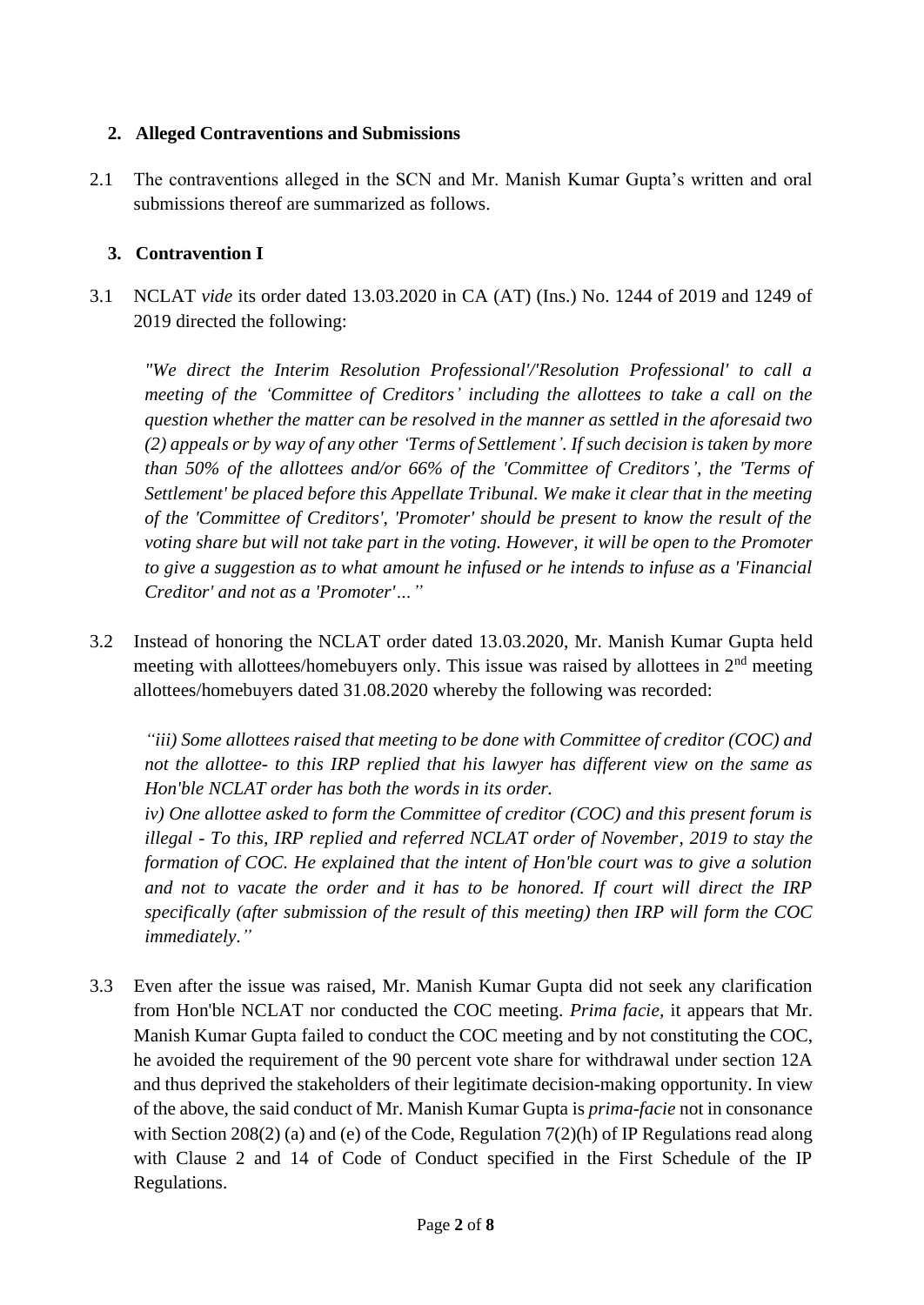### **Submissions**

- 3.4 With regard to the aforesaid contravention, Mr. Manish Kumar Gupta submitted that the order of the Hon'ble NCLAT dated 14.11.2019 clearly directed him not to make any publication calling for claims, if not yet made, nor constitute any Committee of creditors (CoC), if not yet constituted. The said order also directed him to ensure that the CD remains a going concern. Mr. Manish Kumar Gupta submitted that adhering to these clear-cut directions of the Hon'ble NCLAT, he could not constitute any CoC. Mr. Manish Kumar Gupta further submitted that there was no Authorized Representative (AR) of the class of creditors and therefore, in absence of any AR, no meeting of the CoC can be convened.
- 3.5 Mr. Manish Kumar Gupta has also submitted that status reports dated 21.08.2020, 18.09.2020 and 09.10.2020 had been filed by him before Hon'ble NCLAT along with details of 2 meeting of Committee of Creditors and/or the allotees of the flats conducted on 26.07.2020 and 31.08.2020 along with notice and agenda thereof. The Status Reports mentioned that the IRP of the CD has complied with the order of Hon'ble NCLAT. The voting was done in 2nd meeting.
- 3.6 Mr. Manish Kumar Gupta has further stated that the matter had been listed before the Hon'ble NCLAT a number of times since 13.03.2020 and a number of progress reports had already been filed with the Hon'ble NCLAT and with IBBI by him. The Hon'ble NCLAT has taken cognizance of these progress reports and these progress reports have been duly discussed at length in the order of the Hon'ble NCLAT and have ultimately been taken on record. Mr. Gupta submitted that the Hon'ble NCLAT has not vacated the stay order dated 14.11.2019 on constitution of the CoC till date and in absence of any vacation on status quo, Mr. Manish Kumar Gupta had no other option but to follow the directions of the order of the Hon'ble NCLAT. Mr. Manish Kumar Gupta submitted that he convened the meetings of all allottees and wherever required, the voting was also done on the issue of construction proposal of the promoters of the CD.
- 3.7 Mr. Manish Kumar Gupta submits that there were more than 10 effective hearings before Hon'ble NCLAT and the Hon'ble NCLAT never directed him to form CoC nor questioned his conduct as IRP of the CD in any of its hearings. Mr. Manish Kumar Gupta referred to the order dated 16.02.2022 wherein the Hon'ble NCLAT recognized the status reports submitted by him.
- 3.8 In respect of the allegation against him that by not constituting the CoC, Mr. Manish Kumar Gupta avoided the requirement of 90% vote share for withdrawal under section 12A of the Code, he submitted that the SCN failed to demonstrate a situation where there could have been applicability of section 12A. He submitted that there was no withdrawal proposal from either the creditors or the directors of CD to withdraw the main application on which voting was required under section 12A.
- 3.9 Mr. Manish Kumar Gupta submitted that he has not violated any of the directions of the Hon'ble NCLAT passed *vide* order dated 14.11.2019 and 13.03.2020 and that he has done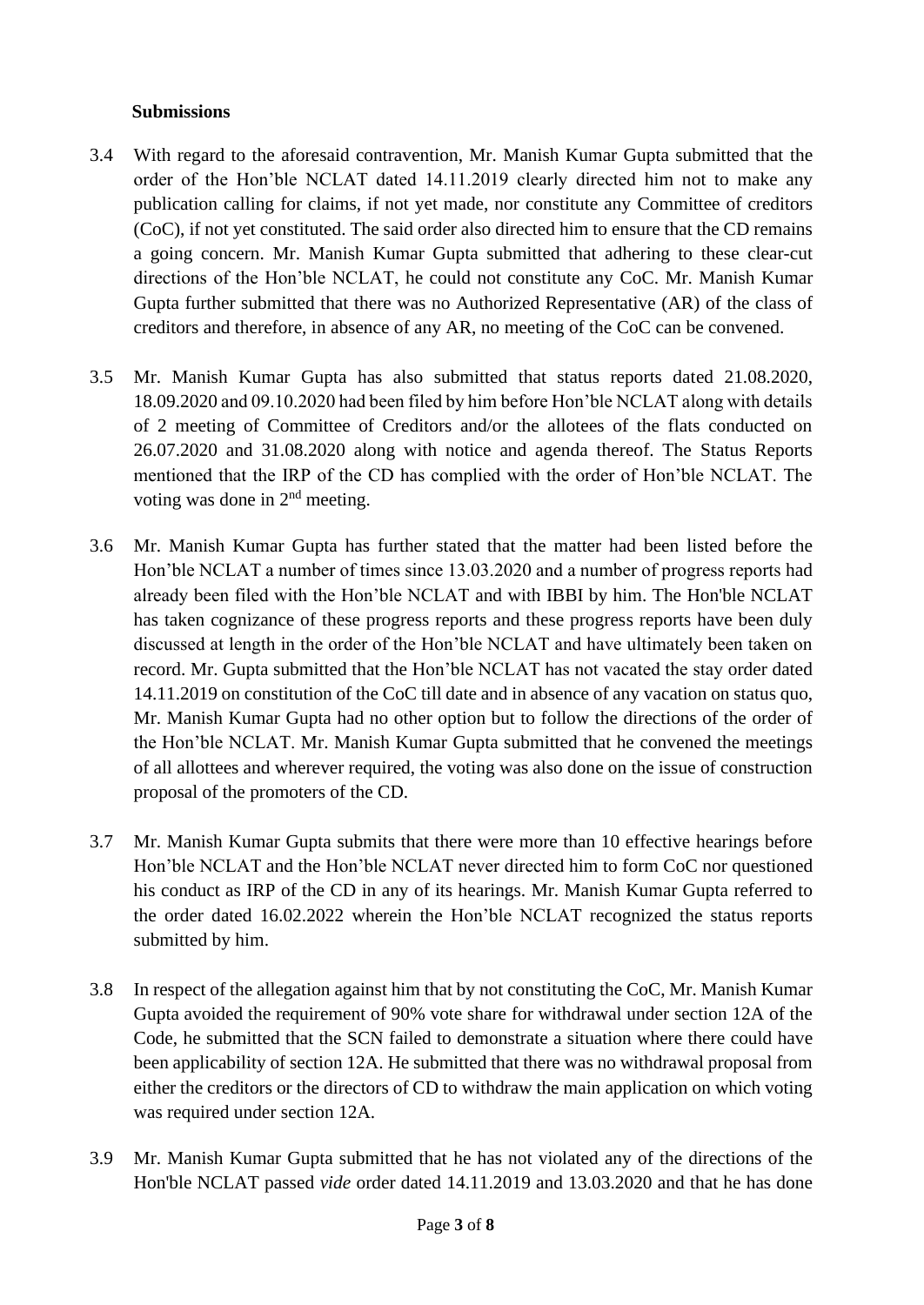his best and has almost completed the construction of two towers of the CD with the assistance of the promoter thereof which shall be ready to be delivered to the allottees in the near future. He stated that some of the flats have already been given to the allottees to do the finishing job on their end.

#### **Analysis and Findings**

- 3.10 The DC notes that the Hon'ble NCLAT in its order dated 14.11.2019 stated that "*Till next date, the Interim Resolution Professional will not make any publication calling for claims, if not yet made, nor constitute any Committee of Creditors, if not yet constituted. However, he will ensure that the Corporate Debtor remains a going concern and will help of the Directors, Promoters, Employees, Workmen, etc. for completion of the project/ one or other Tower. He will also ensure that the paid Directors, Officers, Employees, Workmen and Supplier of materials are paid their current dues. Though he will not pay the dues if nay payable prior to the date of admission, i.e., amount payable before 5th November, 2019. The person who signs the cheque on behalf of the Corporate Debtor will continue to sign the cheques but after approval of the Interim Resolution Professional*."
- 3.11 Subsequently, Hon'ble NCLAT on 13.03.2020 gave further order stating that *"We direct the Interim Resolution Professional'/'Resolution Professional' to call a meeting of the 'Committee of Creditors' including the allottees to take a call on the question whether the matter can be resolved in the manner as settled in the aforesaid two (2) appeals or by way of any other 'Terms of Settlement'. If such decision is taken by more than 50% of the allottees and/or 66% of the 'Committee of Creditors', the 'Terms of Settlement' be placed before this Appellate Tribunal. We make it clear that in the meeting of the 'Committee of Creditors', 'Promoter' should be present to know the result of the voting share but will not take part in the voting. However, it will be open to the Promoter to give a suggestion as to what amount he infused or he intends to infuse as a 'Financial Creditor' and not as a 'Promoter'…".*
- 3.12 From the above discussion, it is clear that Hon'ble NCLAT vide its order dated 14.11.2019 has restrained Mr. Gupta from making public announcement for inviting claims, if not yet made and constituting any Committee of Creditors, if not yet constituted till the next date of order. There is no evidence on records that the afore-said restriction was further extended beyond the next date of Hon'ble NCLAT order or Hon'ble NCLAT has stayed the CIRP of the CD. It is pertinent to mention that Hon'ble NCLAT vide its order dated 13.03.2020 directed Mr. Manish Kumar Gupta (IRP) to call a meeting of the 'Committee of Creditors'.
- 3.13 Further, on the direction of Hon'ble NCLAT in its order dated 13.03.2020 to call a meeting of the committee of creditors, Mr. Gupta organized a first virtual meeting of homebuyer/ allottees of the CD on 26.07.2020 i.e. after a period of 135 days of directions given by Hon'ble NCLAT. Mr. Gupta conducted the second virtual meeting of the homebuyers/allotees of the CD on 31.08.2020 i.e. after a period of 170 days from the date of Hon'ble NCLAT order dated 13.03.2020. It is pertinent to mention that the Code envisages to completion of the resolution process in 180 days. In this case, Mr. Gupta had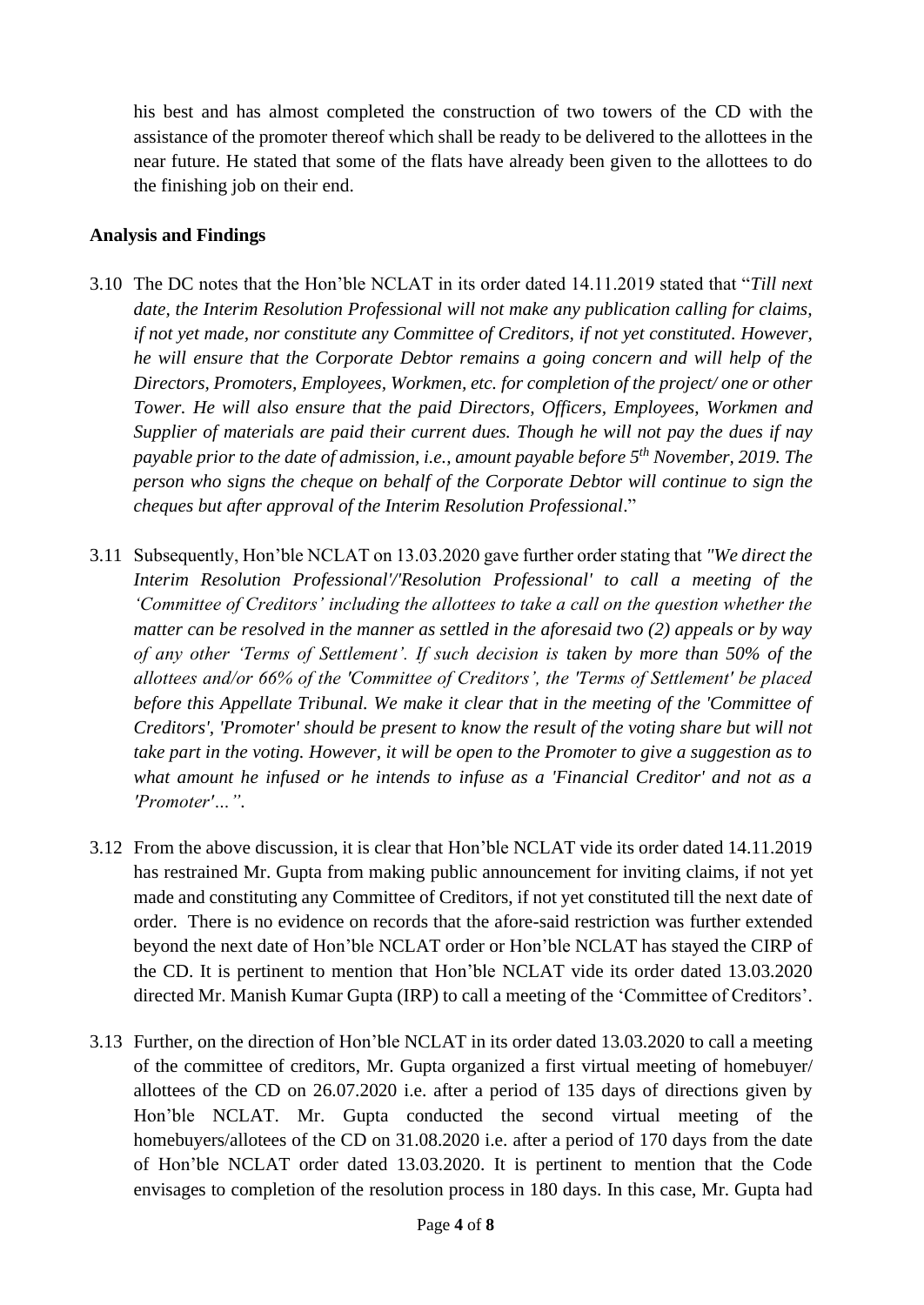merely called a meeting of homebuyers/allotees only even though a specific direction given by the Hon'ble NCLAT in its order dated 13.03.2020 to call a meeting of Committee of Creditors.

- 3.14 The DC further notes that since Hon'ble NCLAT vide its order dated 13.03.2020 had given a specific direction to Mr. Manish Kumar Gupta (IRP) to call a meeting of 'Committee of Creditors', Mr. Gupta was duty bound to collate all the claims submitted by the creditors in pursuance of public announcement made by Mr. Gupta on 09.09.2019 as per Section 18(b) of the Code, verify the claims as per regulation 13 of IBBI (Insolvency Resolution Process for Corporate Persons) Regulations, 2016 (CIRP Regulations), and determine financial position of the CD and constitute Committee of Creditors as per section 21 of Code, and then call a meeting of Committee of Creditors as per provisions of the Code and regulations made thereunder.
- 3.15 The contention of Mr. Gupta during his personal hearing and in his written submission that he had complied with the directions of NCLAT order dated 13.03.2020, by calling a meeting of Homebuyers/allotees of the CD is not tenable as he was directed to call a meeting of the Committee of Creditors. The DC has noted the minutes of meetings of Homebuyers/allotees held on 26.07.2020 and 31.08.2020 wherein the homebuyers/allotees objected the conduct of such meetings despite specific directions given by NCLAT in its order to conduct the meeting of Committee of Creditors.
- 3.16 In the minutes of first meeting of homebuyers/allotees, it is mentioned that "*Following concern of Homebuyers in relation to NCLAT order dated 13.03.2020 in relation to the constitution of the committee of creditors were discussed in details and the same was clarified by the IRP appropriately. Few Homebuyers stated that the meeting was held in terms of the decisions passed by the Hon'ble NCLAT on 13.03.2020 and on the other hand, the notice itself states that the CoC is not formed and a meeting of the allotees/home-buyers is being held. Pertinently, in the order dated 13.03.2020 passed by the Hon'ble NCLAT directed for a CoC meeting of the CD to be held and not the meeting of allotees/homebuyers/financial creditors. The intention of the Hon'ble NCLAT that it is the meeting of the CoC which is to be held is evinced clearly from the order dated 13.03.2020*."
- 3.17 In the minutes of second meeting of homebuyers/allotees held on 31.08.2020, it is mentioned that

*"iii) Some allottees raised that meeting to be done with Committee of creditor (COC) and not the allottee- to this IRP replied that his lawyer has different view on the same as Hon'ble NCLAT order has both the words in its order.*

*iv) One allottee asked to form the Committee of creditor (COC) and this present forum is illegal - To this, IRP replied and referred NCLAT order of November, 2019 to stay the formation of COC. He explained that the intent of Hon'ble court was to give a solution and not to vacate the order and it has to be honored. If court will direct the IRP specifically (after submission of the result of this meeting) then IRP will form the COC immediately."*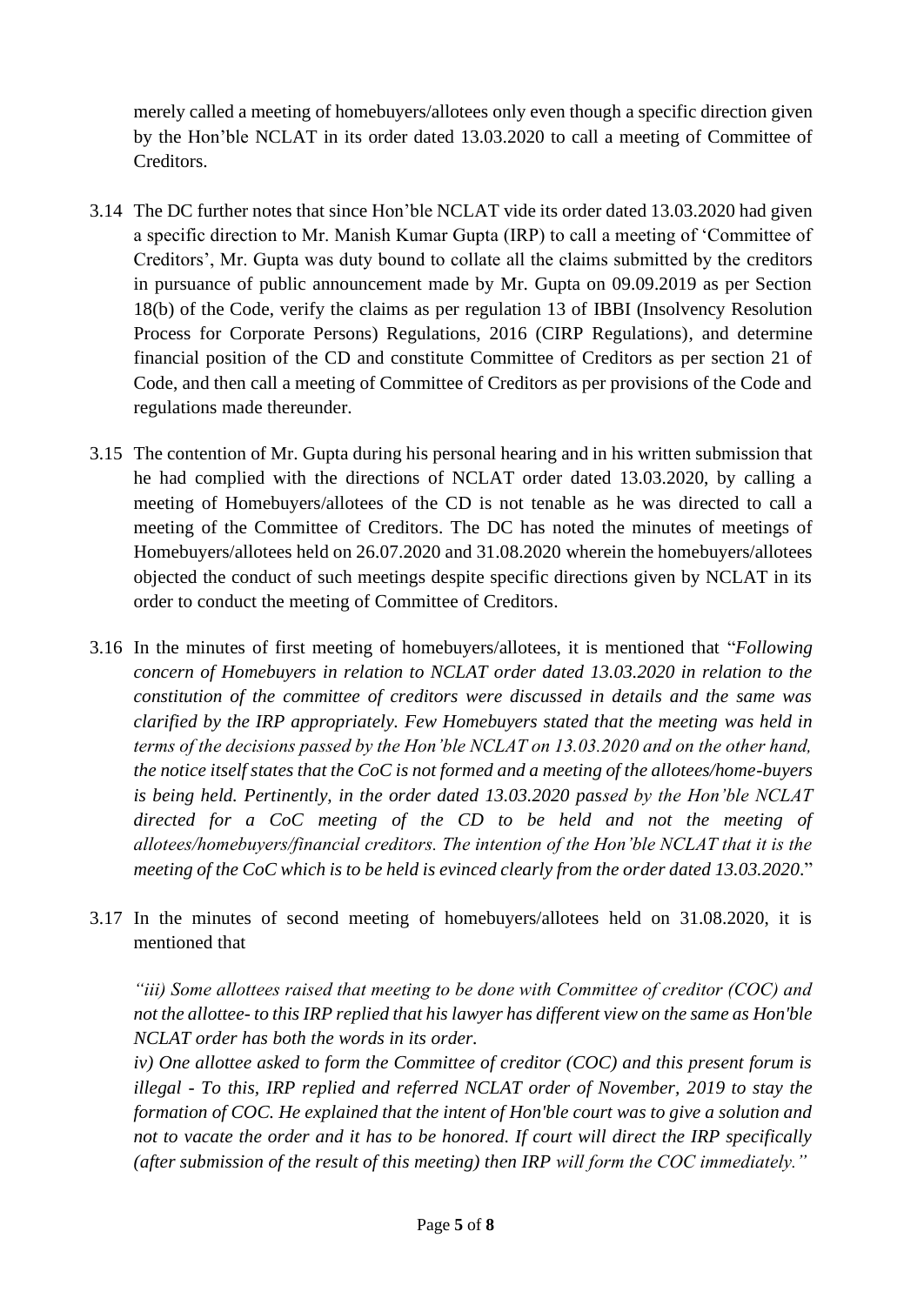- 3.18 It is to be noted that as per provisions of Code and regulations made thereunder, Committee of Creditors can be constituted only after receiving and collating the claims received by the IRP and verification thereof. There is no evidence on record to show that Mr. Gupta while discharging his duty as IRP, has collated and verified the claims received in pursuance of public announcement made by him and constituted a Committee of Creditors as per provisions of the Code and regulations made thereunder. The DC finds that Mr. Gupta had not constituted the Committee of Creditors in accordance with the provisions of the Code and regulations made thereunder, as directed by the NCLAT vide its order dated 13.03.2020.
- 3.19 In view of the above, the DC finds that Mr. Manish Kumar Gupta has contravened the provisions of section 208(2) (a) and (e) of the Code, Regulation 7(2)(h) of IP Regulations read along with Clause 2 and 14 of Code of Conduct specified in the First Schedule of the IP Regulations.

# **4. Contravention-II**

4.1 One of the allottee, Ms. Anu Singh, had filed Form CA with Mr. Manish Kumar Gupta on 22.11.2019. However, her name was not appearing in the list of claims as on 30.06.2020 or the list of claims as on 21.08.2020. The said conduct of Mr. Manish Kumar Gupta showed negligence in preparing the list of allottees. In view of the same, the said conduct of Mr. Manish Kumar Gupta is *prima facie* not in consonance with Section 208 (2)(a) and (e) of the Code, Regulation 13(1) of the CIRP Regulations, Regulation 7(2)(h) of IP Regulations read along with Clauses 14 of Code of Conduct specified in the First Schedule of the IP Regulations.

## **Submissions**

4.2 With regard to the aforesaid contravention, Mr. Manish Kumar Gupta submitted that it was a matter of only one claim which could not be considered because the email id of the Homebuyer – Ms. Anu Singh was not available in the record of the CD and the claim was filed with wrong email id by Ms. Anu Singh which was not matching with the data available with the IRP as provided by the director of the CD. Ms. Anu Singh voted in the agenda as allottee of the project. After verification of correct email id, the claim of Ms. Anu Singh was admitted and informed to her over email as well. That as on date her name is reflecting in the list of homebuyers, as per the records of the CD.

## **Analysis and Findings**

4.3 Since the claim of Ms. Anu Singh has been accepted, the DC accepts the submission of Mr. Gupta.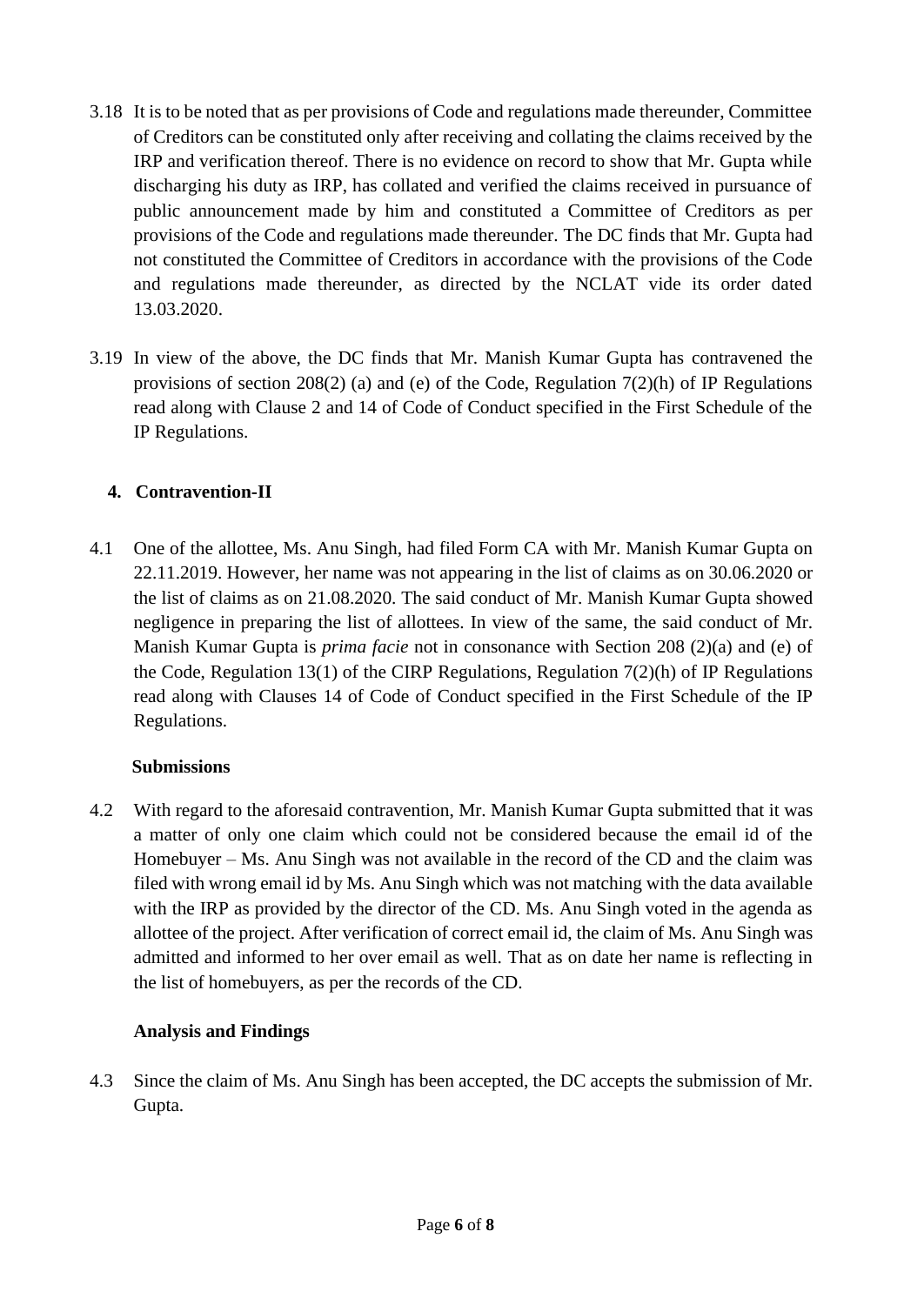# **5. Contravention III**

5.1 In compliance with Regulation 6 of the Inspection Regulations, the IA had shared the Addendum report with Mr. Manish Kumar Gupta *vide* e-mail dated 12.04.2021. IA further requested Mr. Manish Kumar Gupta *vide* email dated 02.06.2021, 14.06.2021, and 23.07.2021 to provide response on the same. However, Mr. Manish Kumar Gupta failed to provide his comments on the same. In view of the above, the said conduct is *prima facie* not in consonance with Section 208(2)(a) and (e) of the Code, Regulation 4(4) of Inspection Regulations, Regulation 7(2)(h) of IP Regulations read along with Clauses 18 and 19 of Code of Conduct specified in the First Schedule of the IP Regulations.

### **Submission**

5.2 Mr. Manish Kumar Gupta submitted that the IA did not give extension of time to file reply on request. Regarding the allegation of non-cooperation with the IA, the IP has clearly denied this bald allegation which has not been substantiated with any proof or evidence. It is IBBI which has not supplied the desired information, particularly the FIR, despite repeated requests from the IP. In absence of said FIR, the IP was not in a position to file a reply to the addendum to FIR.

### **Analysis and Findings**

5.3 Regulation 4(4) of the Inspection Regulations mandates the IP to produce before the IA such records in his custody or control and furnish to the IA such statements and information relating to its activities as the IA may require. Further section 208(2) of the Code mandates the IP to abide by the Code of Conduct and clauses 18 and 19 of Code of Conduct prescribed under IP regulations directs the IP to must appear, co-operate and be available for inspections and investigations carried out by the IBBI/ any person authorised by the IBBI and must provide all information and records as may be required by the IBBI. The DC notes that despite repeated requests made by IA to Mr. Gupta vide email dated 02.06.2021, 14.06.2021, and 23.07.2021 to provide response on the addendum report shared with Mr. Manish Kumar Gupta *vide* e-mail dated 12.04.2021, Mr. Gupta did not respond on the same. Thus, the DC finds that Mr. Gupta has not acted as per provision of section 208(2)(a) and (e) of the Code, Regulation 4(4) of Inspection Regulations, Regulation 7(2)(h) of IP Regulations read along with Clauses 18 and 19 of Code of Conduct specified in the First Schedule of the IP Regulations.

## 6. **Order**

6.1 In view of the foregoing contraventions no. I and III, the DC, in exercise of the powers conferred under section 220 of the Code read with Regulation 11 of the IBBI (Insolvency Professionals) Regulations, 2016 and Regulation 13 of the IBBI (Inspection and Investigation) Regulations, 2017, hereby, suspends the registration of Mr. Manish Kumar Gupta having registration no. IBBI/IPA-001/IP-P00225/2017-18/10424, for a period of two years.